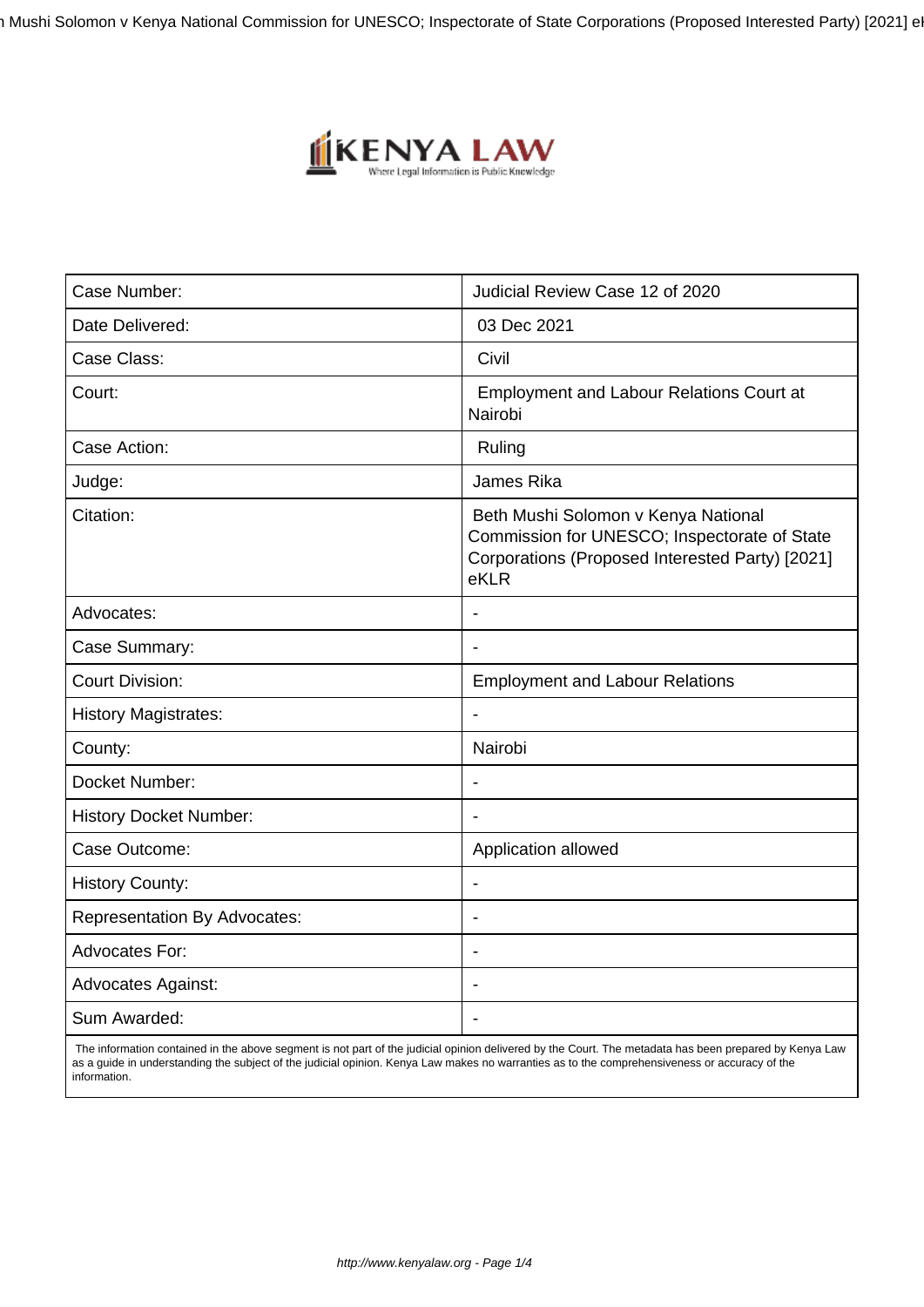## **REPUBLIC OF KENYA**

## **IN THE EMPLOYMENT AND LABOUR RELATIONS COURT**

# **AT NAIROBI**

## **JUDICIAL REVIEW CASE NO. 12 OF 2020**

## **BETWEEN**

**BETH MUSHI SOLOMON..........................................................................................................EX-PARTE APPLICANT**

## **VERSUS**

**THE KENYA NATIONAL COMMISSION FOR UNESCO.................................................RESPONDENT**

## **AND**

### **INSPECTORATE OF STATE CORPORATIONS......................PROPOSED INTERESTED PARTY**

### **RULING**

1. There are 3 Applications, all filed by the Ex- Parte Applicant, which come up for ruling today.

2. The  $1^{\underline{\text{st}}}$  is dated  $14^{\underline{\text{th}}}$  May 2020. It seeks orders to have the Respondent's CEO jailed at Lang'ata Women's Prison for contempt of court. The Applicant alleges that the CEO has disobeyed the orders of Hon. Justice Byram Ongaya, given on 23<sup>rd</sup> April 2020.

3. The orders, granted the Applicant leave to apply for orders of certiorari and mandamus against the Respondent.

4. Further, it was ordered that leave so granted would operate as a stay of implementation of the Respondent's decision, conveyed in a letter dated 16<sup>th</sup> April 2020, until the substantive Judicial Review Application is heard and determined. The Respondent was barred from taking any other adverse action against the Applicant.

5. In brief, the Applicant was employed by the Respondent State Corporation, as a Legal Officer, through a contract executed on 25<sup>th</sup> June 2019. She served probation of 6 months. The Respondent proposed to extend the probationary period by another 6 months. Judicial Review Application, is based on the Applicant's objection, to the proposed extension of the probationary period. She seeks in main, that the decision extending probation is quashed, and an order of mandamus is issued confirming her as permanent and pensionable.

6. The orders of 23rd April 2020 therefore stayed this decision.

7. The Application dated  $14<sup>th</sup>$  May 2020 is supported by the Affidavit of the Applicant, sworn on  $15<sup>th</sup>$  May 2020.

8. It is opposed through the Affidavit of Dr. Misigo Amatsimbi, Board Chair of the Respondent, sworn on 10<sup>th</sup> June 2020. The Respondent concedes receipt of the orders of 23<sup>rd</sup> April 2020. It is explained that there is an on-going probe, into the academic and professional certificates submitted by the Applicant to the Respondent on her recruitment. This probe is being conducted by the Board, alongside the deliberations relating to Applicant's probation. The Applicant cannot perform Board-related duties, as she is the subject of the Board deliberations. The CEO offers secretariat services to the Board. The Applicant has been allowed, pursuant to the orders of the Court, to continue discharging other functions unrelated to the Board. Administrative allocation of duties, cannot be interpreted as adverse action taken against the Applicant by the Respondent, in disobedience to the orders of 23<sup>rd</sup> April 2020.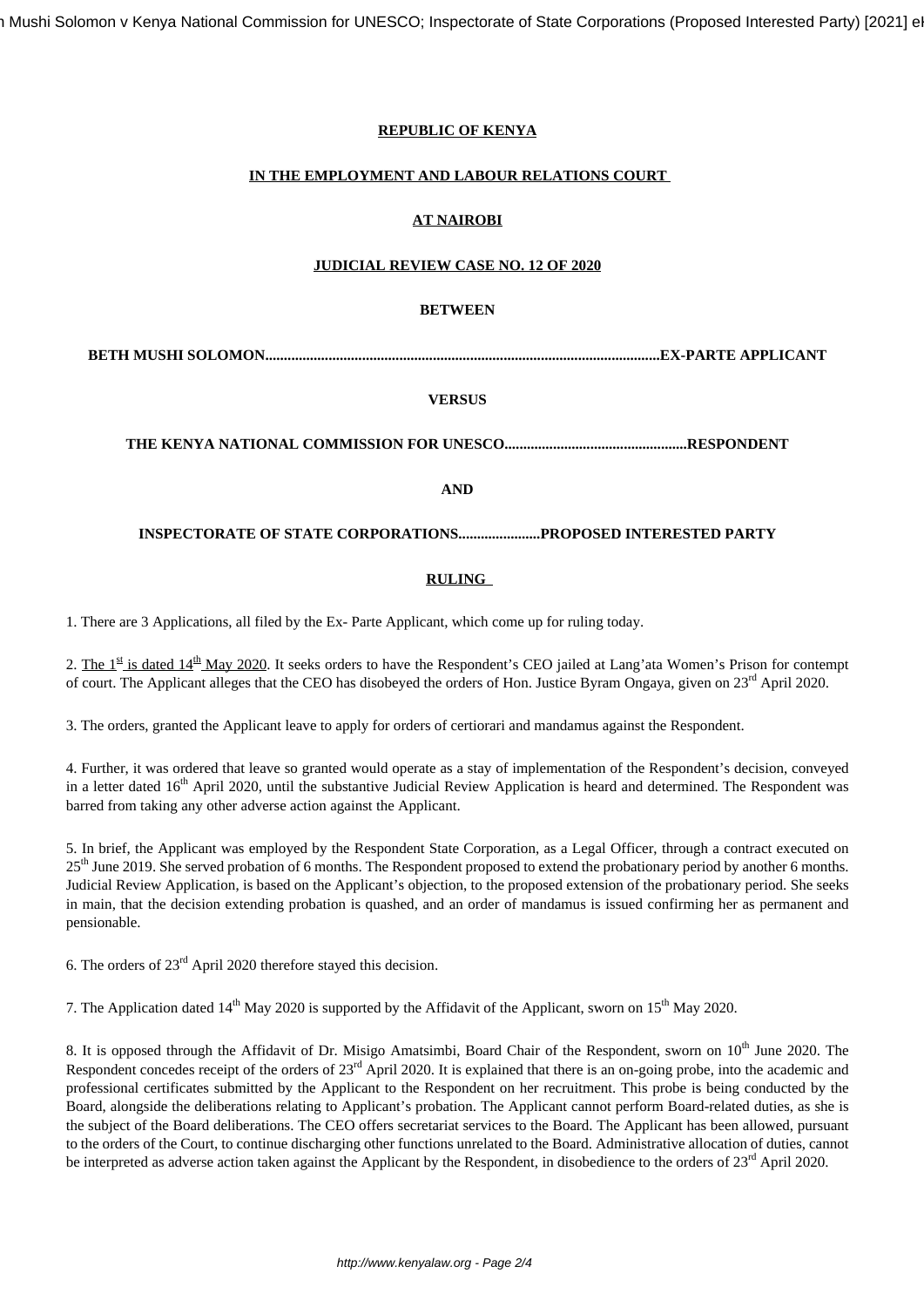9. The  $2^{\text{nd}}$  Application is dated 15<sup>th</sup> June 2021. It is based on a letter to show cause dated 3<sup>rd</sup> June 2021, issued by the Respondent to the Applicant. The Applicant seeks an order, staying implementation of the letter to show cause. The Application is based on the Affidavit of the Applicant, sworn on  $15<sup>th</sup>$  June 2021. She states that the orders of  $23<sup>rd</sup>$  April 2020, which barred the Respondent from taking adverse actions against the Applicant, did not allow the Respondent to issue the letter to show cause.

10. The last Application is dated  $5<sup>th</sup>$  August 2021. It was triggered by a letter dated 26<sup>th</sup> July 2021, issued to the Applicant, by the proposed Interested Party, The Inspectorate of State Corporations. The Inspectorate was in the process of auditing the affairs of the Respondent, and issued the letter summoning the Applicant, to shed light on the allegations against her, which are the same allegations made by the Respondent against her. She was to appear before the Inspectorate on  $11<sup>th</sup>$  August 2021. Parties have not disclosed to the Court, by way of additional Affidavits, what transpired at the Inspectorate on the material date.

11. The Inspectorate filed Grounds of Opposition dated  $14<sup>th</sup>$  September 2021. Its position is that it has no legal capacity to be sued, as it is an office mandated under Section 18 and 19 of the State Corporations Act, Cap 446 of the Laws of Kenya, to carry out audits and routine inspection of State Corporations.

12. Parties agreed that the 3 Applications, are determined on the strength of written submissions. The Inspectorate however indicated it would adopt its Grounds of Opposition in their entirety, and would not make submissions. The Applicant filed her submissions dated  $17<sup>th</sup>$  September 2021. The Respondent was advised by the Court on  $1<sup>st</sup>$  October 2021, to ensure its submissions are on record, but at the time of writing this ruling, the submissions for the Respondent do not seem to be on record.

## *The Court Finds*: -

13. There are orders, issued by the Court, which granted leave to the Applicant to apply for orders of certiorari and mandamus. Leave is to operate as stay of the actions proposed by the Respondent, with respect to the Applicant's probation, academic and professional certificates.

14. Removal of the Applicant from Board functions is understandable, and cannot in the view of the Court, amount to adverse actions taken against her by the Respondent, as contemplated in the orders of 23<sup>rd</sup> April 2020. The matters under investigation against the Applicant, are before the Board. The Applicant would be conflicted, if she was to continue discharging her routine functions related to the Board. The CEO offers secretariat services to the Board, and there would be no compelling reason, for the Applicant to continue acting as the Corporation Secretary and attending all Board functions. She was assigned other duties, within her job description, as a Legal Officer. *The orders of 23rd April 2020 were not flouted in this regard, and the Application dated 14th May 2020, filed by the Applicant is declined.* 

15. The Application dated 15<sup>th</sup> June 2021, asking for suspension of the letter to show cause dated  $3<sup>rd</sup>$  June 2021, carries considerable weight. The matters the Applicant is being called to show cause about, are the same matters which were subject of the orders of 23<sup>rd</sup> April 2020. The Respondent is trending on very slippery grounds, and had the Applicant applied for the Respondent to be found in contempt of court, based on the letter to show cause, such orders may well have issued. The Respondent has no reason to initiate disciplinary proceedings against the Applicant, while the orders of 23<sup>rd</sup> April 2020, remain in place. *It is ordered that pending hearing and determination of the Application for Judicial Review, implementation of the letter to show cause dated 3rd June 2021, is stayed*.

16. The last Application dated 5<sup>th</sup> August 2021 against the Inspectorate is without merit. The Inspectorate is carrying an audit of the Respondent State Corporation, and its involvement with the Applicant, is purely for audit purpose. The Applicant as an Officer of the Respondent Corporation, is subject to the regulation of the State Corporations Act, and the Mwongozo Policy applicable to State Corporations. The Inspectorate is authorized by the Act to advise the Government on all matters affecting the effective running of State Corporations, and in doing so, is allowed to call for, and inspect, all documents which relate to execution of functions of any State Corporation. The academic and professional certificates of the Applicant are among such documents. If there are adverse findings against her, or adverse decision made by the Inspectorate, there is an appellate mechanism under the State Corporations Act at her disposal. The Inspectorate may in the end, exonerate the Applicant on the allegations that her academic and professional certificates are not authentic. Why seek to bar the Inspectorate from discharging its statutory functions, which in the end, may assist the Applicant, in her substantive Application for Judicial Review"

17. The Court also notes that leave to bring the Judicial Review Application, was granted with regard to the actions taken by the Respondent against the Applicant. Leave cannot be implied and extended against the Inspectorate. *The Application directed at the*